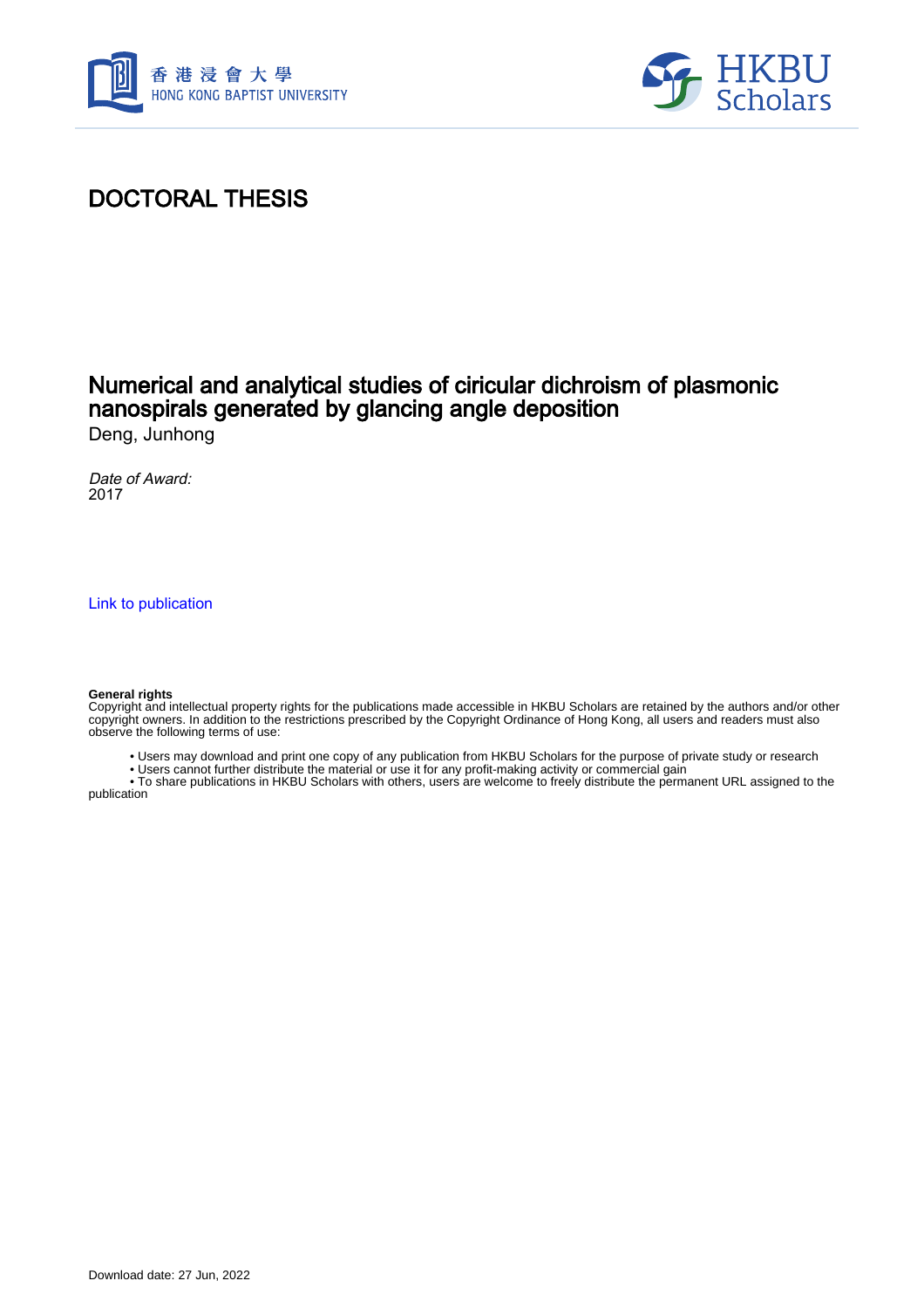### **Abstract**

<span id="page-1-0"></span>As emerging chiral metamaterials, plasmonic nanospirals (NSs) show strong optical activity that is expected to enhance the enantiodiscrimination of chiral molecules or help in the design of a new generation of integrated optical devices. The study of the optical activity of plasmonic NSs is still in its infancy, and no analytical model exists to describe their chiroptical mechanism. In this study, numerical and analytical simulations are devised to investigate the optical activity of plasmonic NSs that are generated by glancing-angle deposition. The findings will pave the way for the development of novel optical and optoelectronic devices with integrated functions.

The finite-element method is applied to numerically simulate the UV–visible light circular dichroism (CD) spectra of individual silver NSs (AgNSs), and the numerical results show good agreement with the CD spectrum of dispersed AgNSs. The optical chirality of the AgNS surfaces is numerically simulated to semiquantitatively account for the enantiomeric excess of photocyclodimerization of 2-anthracenecarboxylate induced by chiral nanoplasmons.

The CD spectrum of a closely packed random AgNS array has two CD peaks in the UV and visible regions with opposite signs. The pitch-normalized CD in the UV regime tends to be independent of the helical pitch, but that in the visible regime decreases in amplitude as helical pitch increases. The difference can be explained using an analytical LC circuit model and finite-element method simulation. The LC circuit model is used to quantitatively evaluate the chiroptical contribution. It is revealed that radiative loss makes an important chiroptical contribution to the two CD modes and that the visible CD mode receives a greater contribution from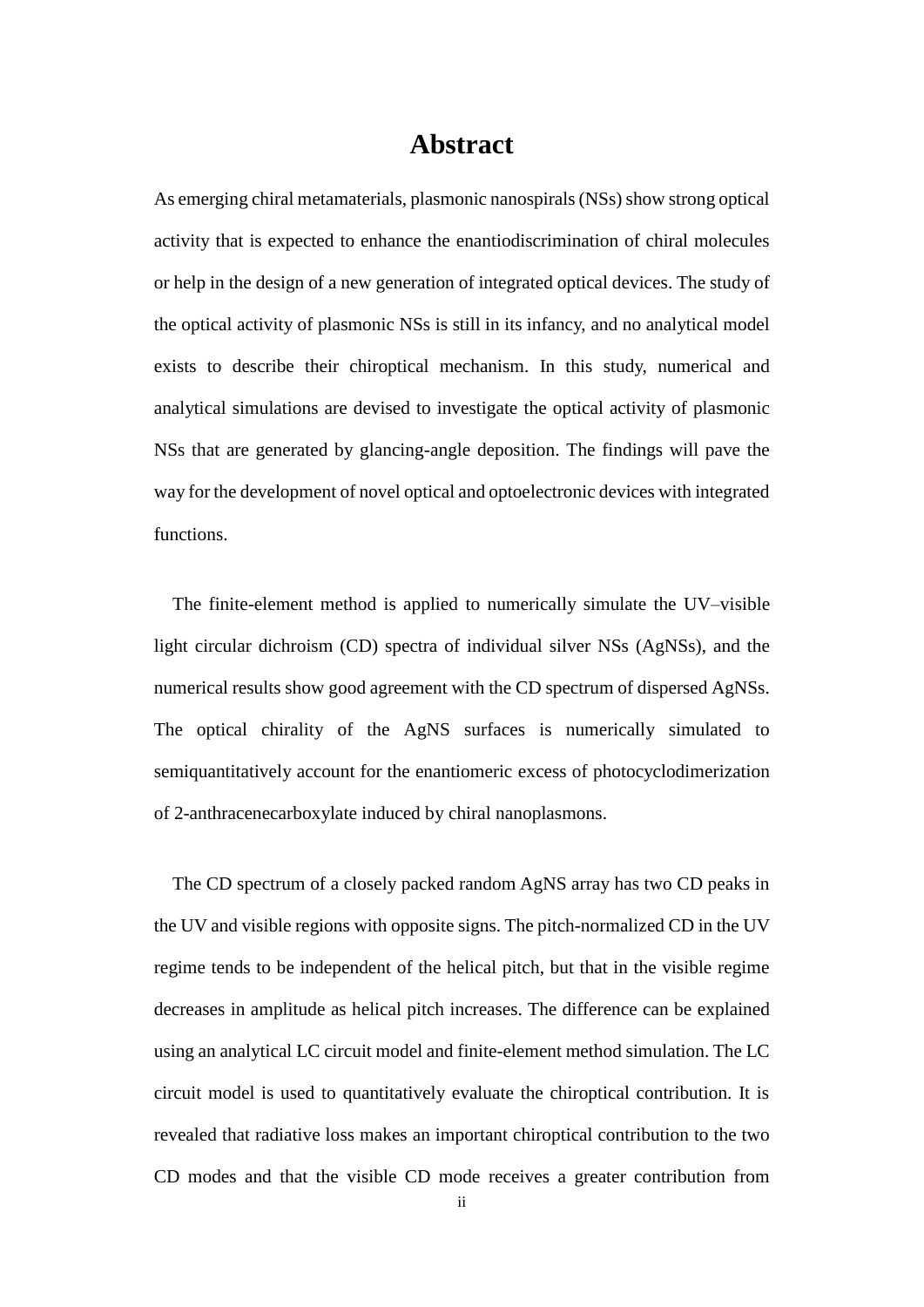radiative loss than does the UV CD mode.

Finally, the heterochiral biaxial AgNS arrays alter the sign of the visible CD by switching the incident direction, which shows that the arrays can function as circular polarizers in the visible regime. Furthermore, when AgNSs are deposited on a polymer substrate coated with indium tin oxide, the chiroptical flexible thin film has excellent chiroptical stability when exposed to forward mechanical bending, paving the way for the development of flexible or wearable chiroplasmonic devices.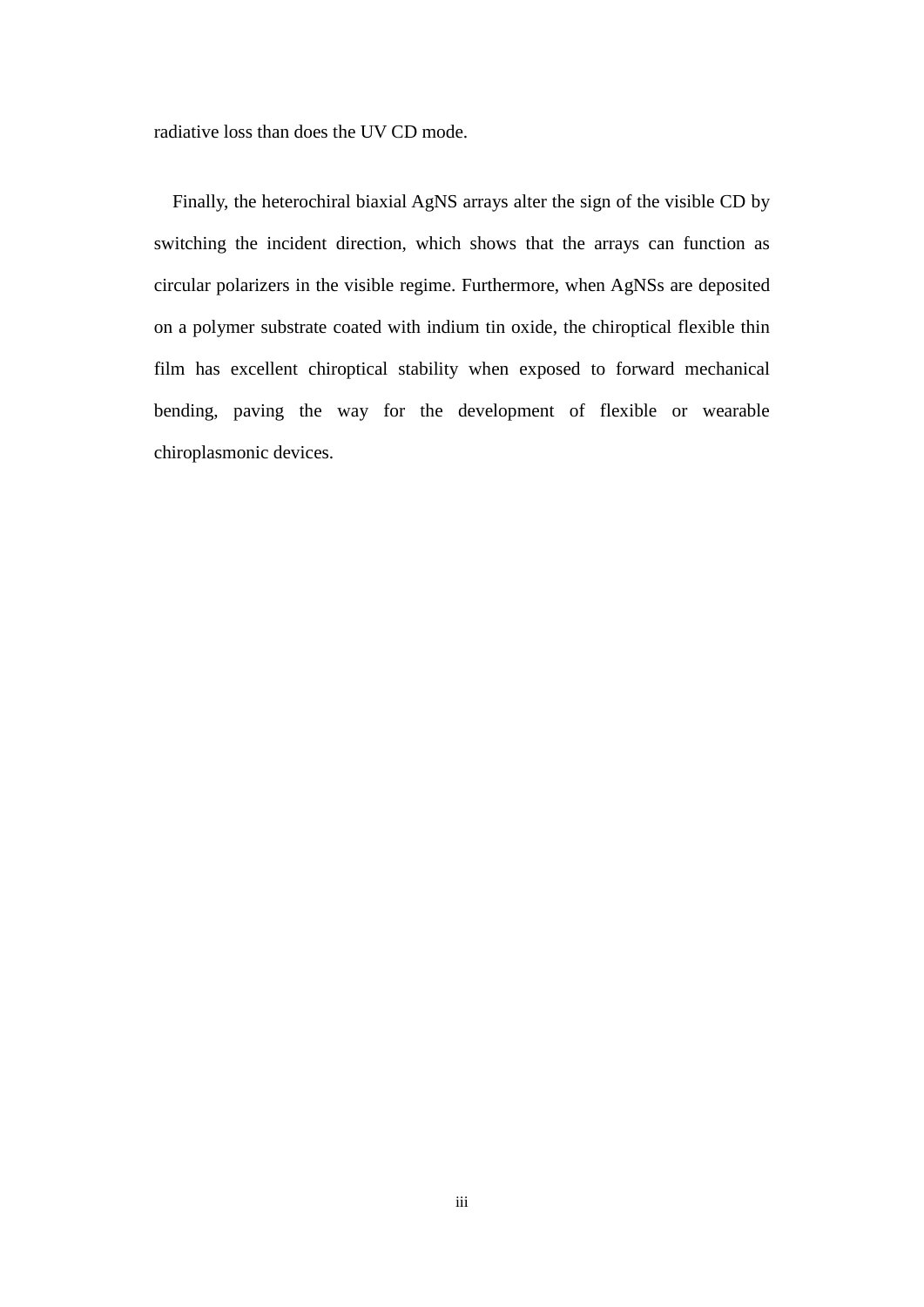# <span id="page-3-0"></span>**Table of Contents**

| 1.2.2 Plasmonic Nanoparticle Assembly in Three-Dimensional Chiral    |  |
|----------------------------------------------------------------------|--|
|                                                                      |  |
| 1.2.3 Stacked Patchy Chiral Plasmonic Nanostructures 21              |  |
|                                                                      |  |
|                                                                      |  |
| 1.2.6 Numerical Simulations of the Optical Activity of Plasmonic NSs |  |
|                                                                      |  |
|                                                                      |  |
|                                                                      |  |
| Chapter 2. Experimental Methods and Simulation Models36              |  |
|                                                                      |  |
|                                                                      |  |
| 2.1.2 Heterochiral Biaxial and Coaxial AgNS Arrays 39                |  |
|                                                                      |  |
| 2.1.4 AgNS Arrays on ITO-PET Flexible Substrate 43                   |  |